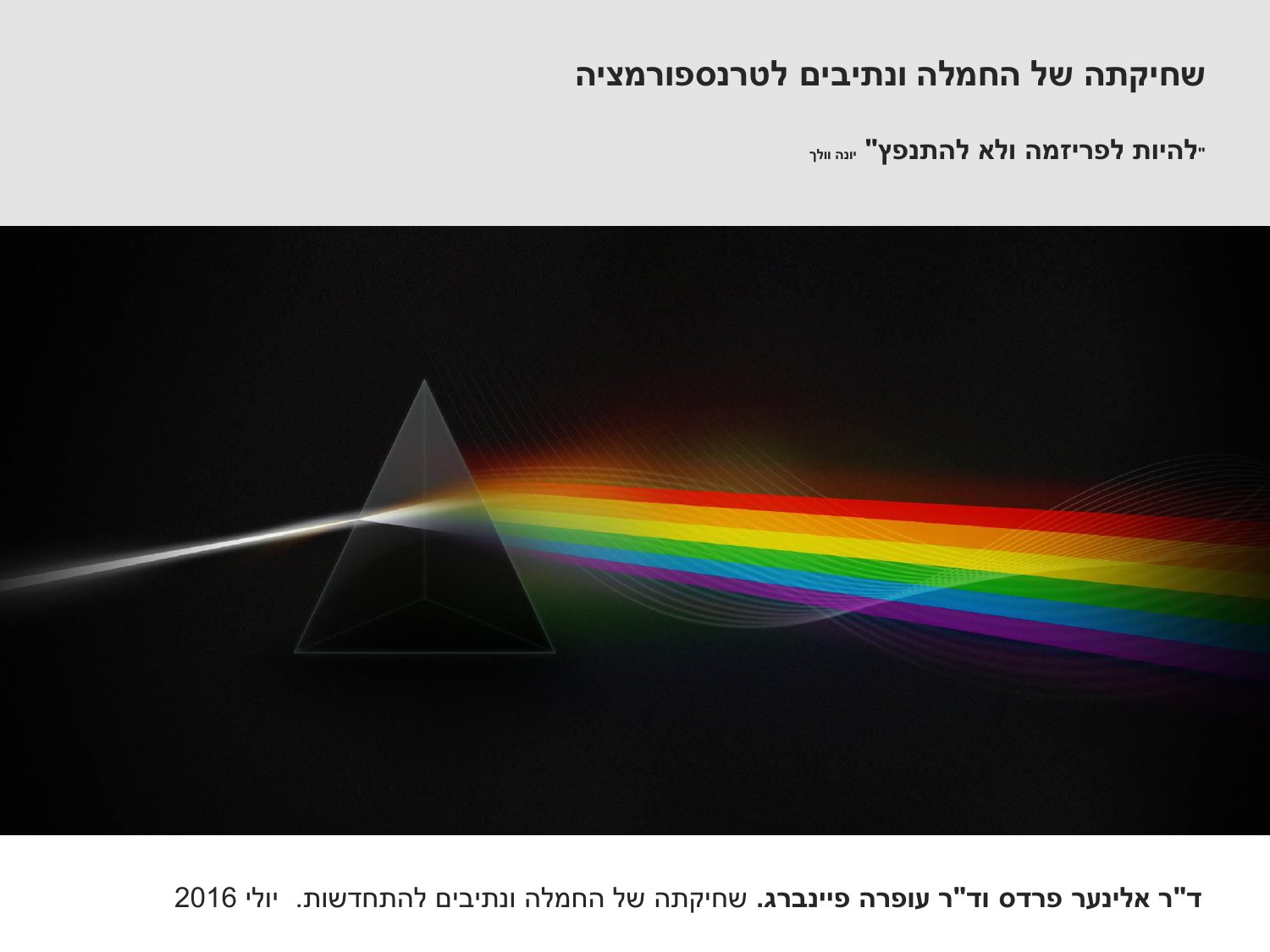# להיות במגע ולא להינגע

# To Be Affected Not Infected

מ.ג.ן, 2016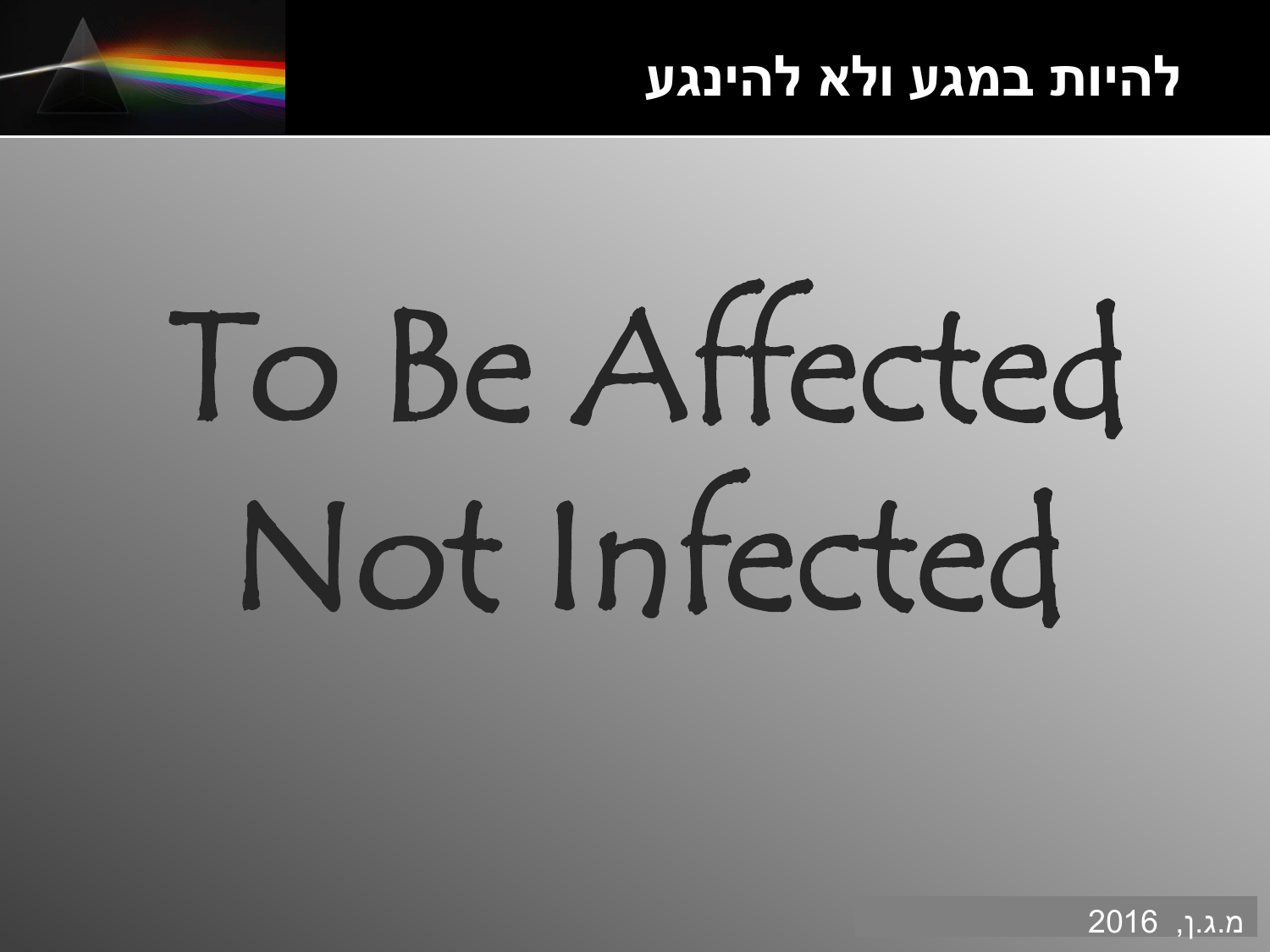### **Compassion Fatigue**

**3 מרכיבים** של שחיקת החמלה:

- **טחיקה** •
- טראומטיזציה משנית
	- **ʷʥʴʩʱ (ʡ ʤʣʩʸʩ)** •

האמפתיה – מעמסה או נכס? **חרב פיפיות?** 

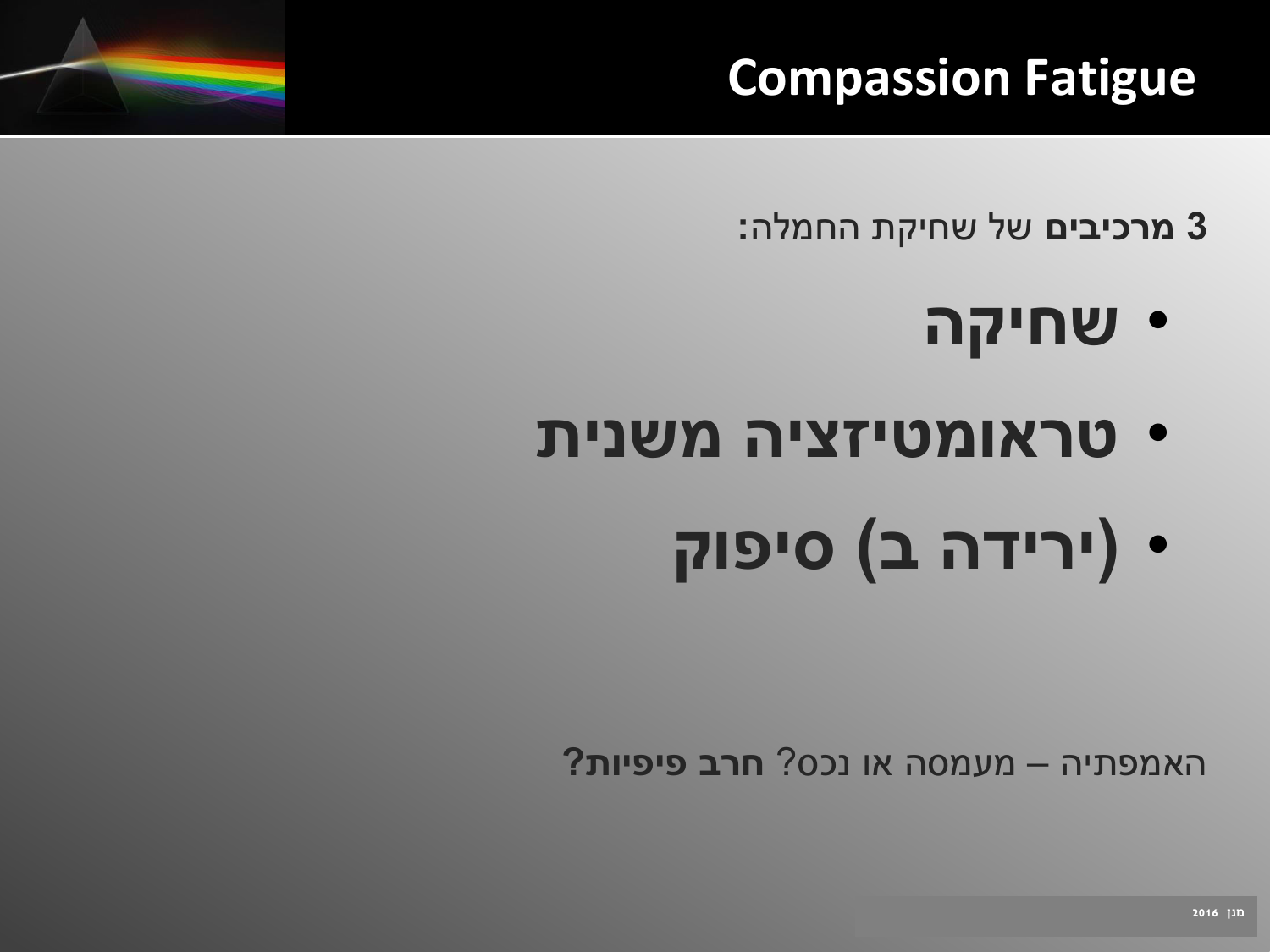### **חודרנות** – מחשבות פולשניות וטורדניות, סיוטים.

### ה**ימנעות** – צמצום וקהות רגשית.

### ע**וררות יתר** – נדודי שינה, דריכות, רגזנות.

### **?**כיצד נבחין בין שחיקה לטראומטיזציה משנית

- י עייפות לעומת פחד
- קצב התפתחות והתאוששות. שחיקה- הדרגתי יחסית.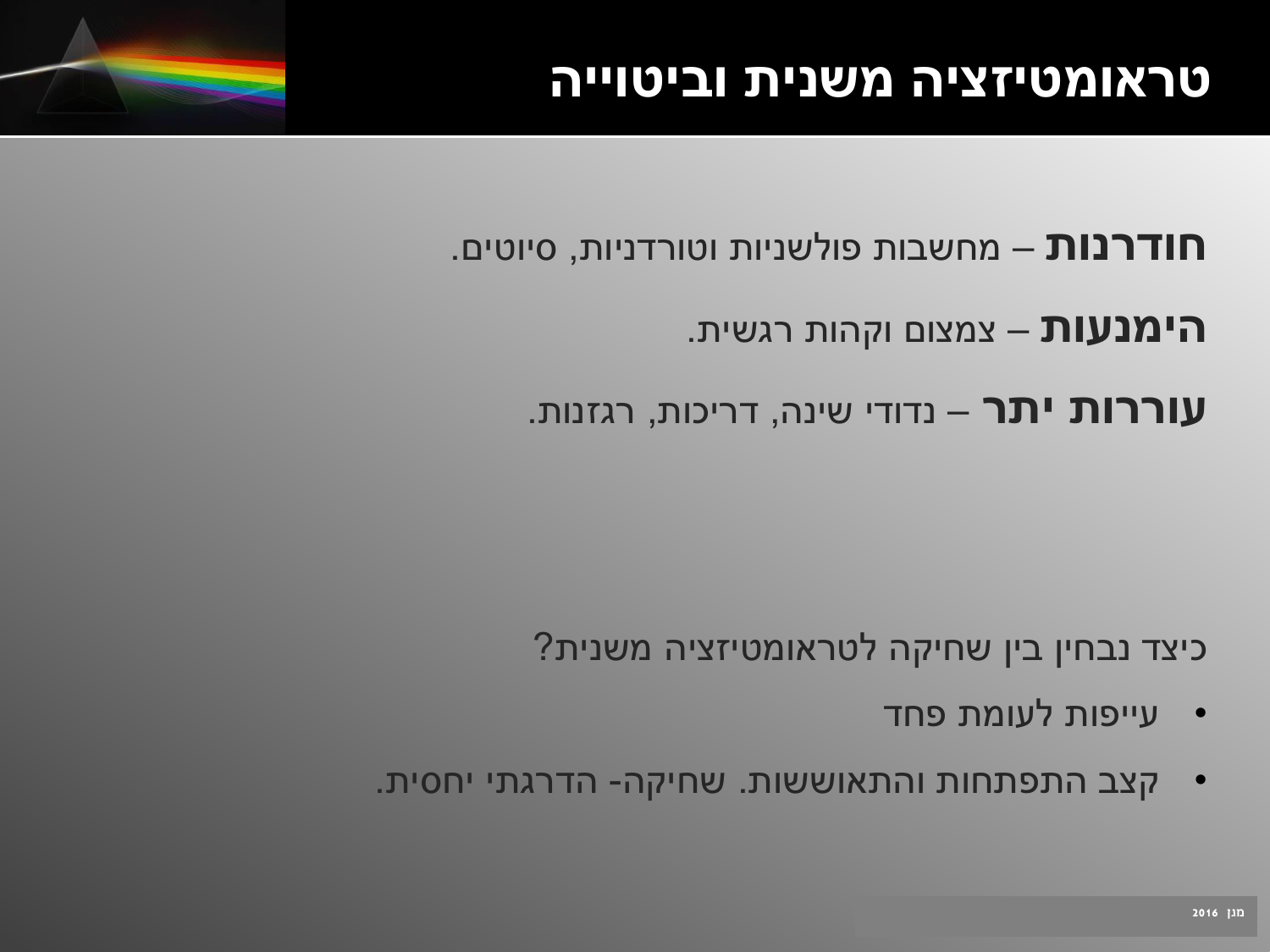### **The Silencing Response**

: זיהוי הביטויים לתגובת ההשתקה

- שינוי נושא כשעולים תכנים טעונים או רגשות מכאיבים
	- "מתן "עצות
	- מזעור מצוקה
	- קהות חושים
	- האשמת הנפגע
		- הטלת ספק
			- ʺʥʩʰʩʶ •
			- ʭʥʮʲʹ
				- $\blacksquare$ י אחר

<u>מ.ג.ן,</u> 2016





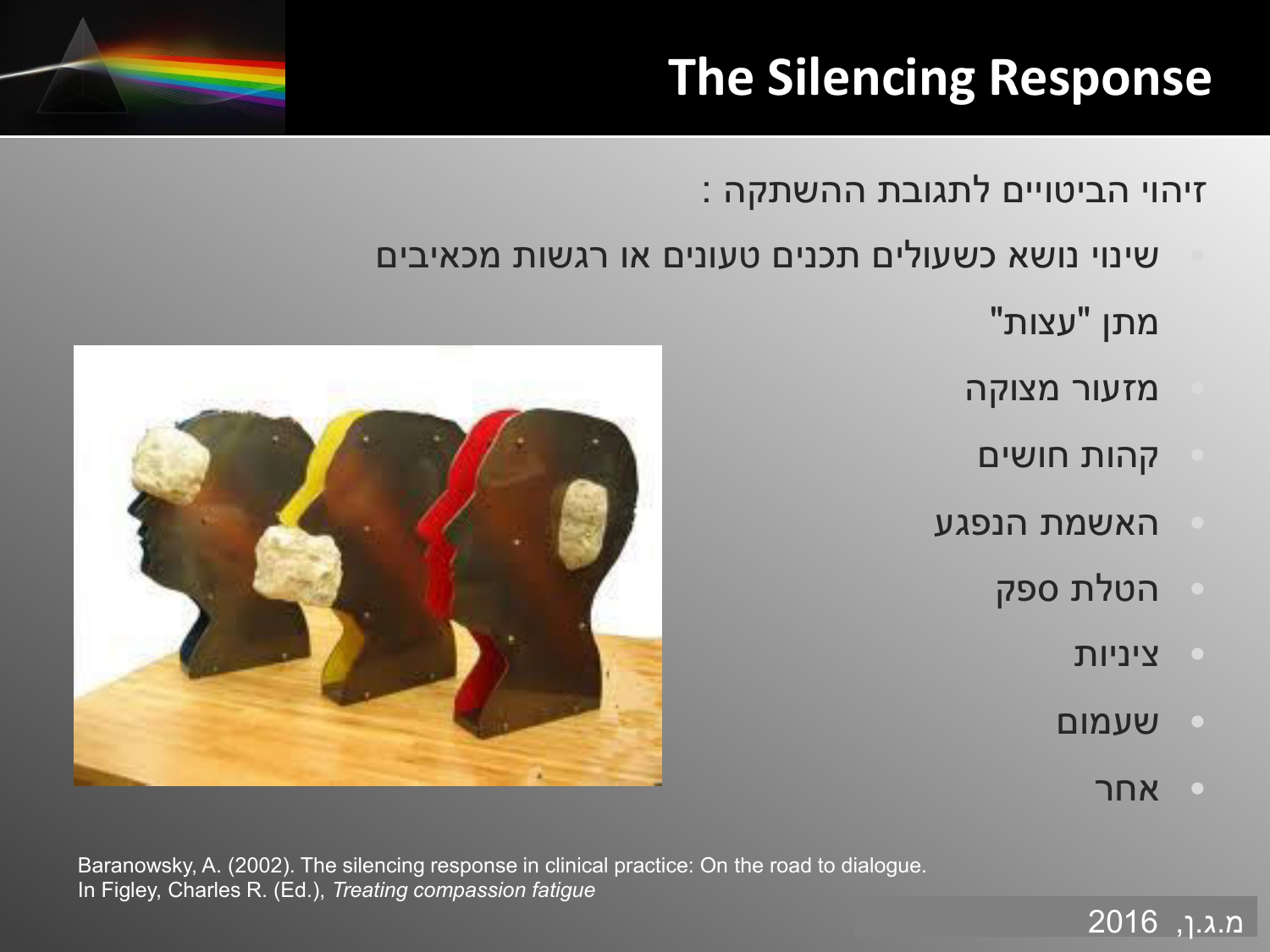### <u>גורמי סיכון</u>

### **ʬʴʨʮʤ ʩʰʥʩʴʠ**

- מטפלים צעירים/ וותק נמוך 
	- יטראומות לא מעובדות •

### **ʭʩʬʴʥʨʮʤ ʩʰʥʩʴʠ**

#### גורמים בתפקיד וארגון

בדידות, ביורוקרטיה, עומס, עמימות, דרישות לא ריאליות, קונפליקט תפקודי (role conflict)

מציאות טראומטית משותפת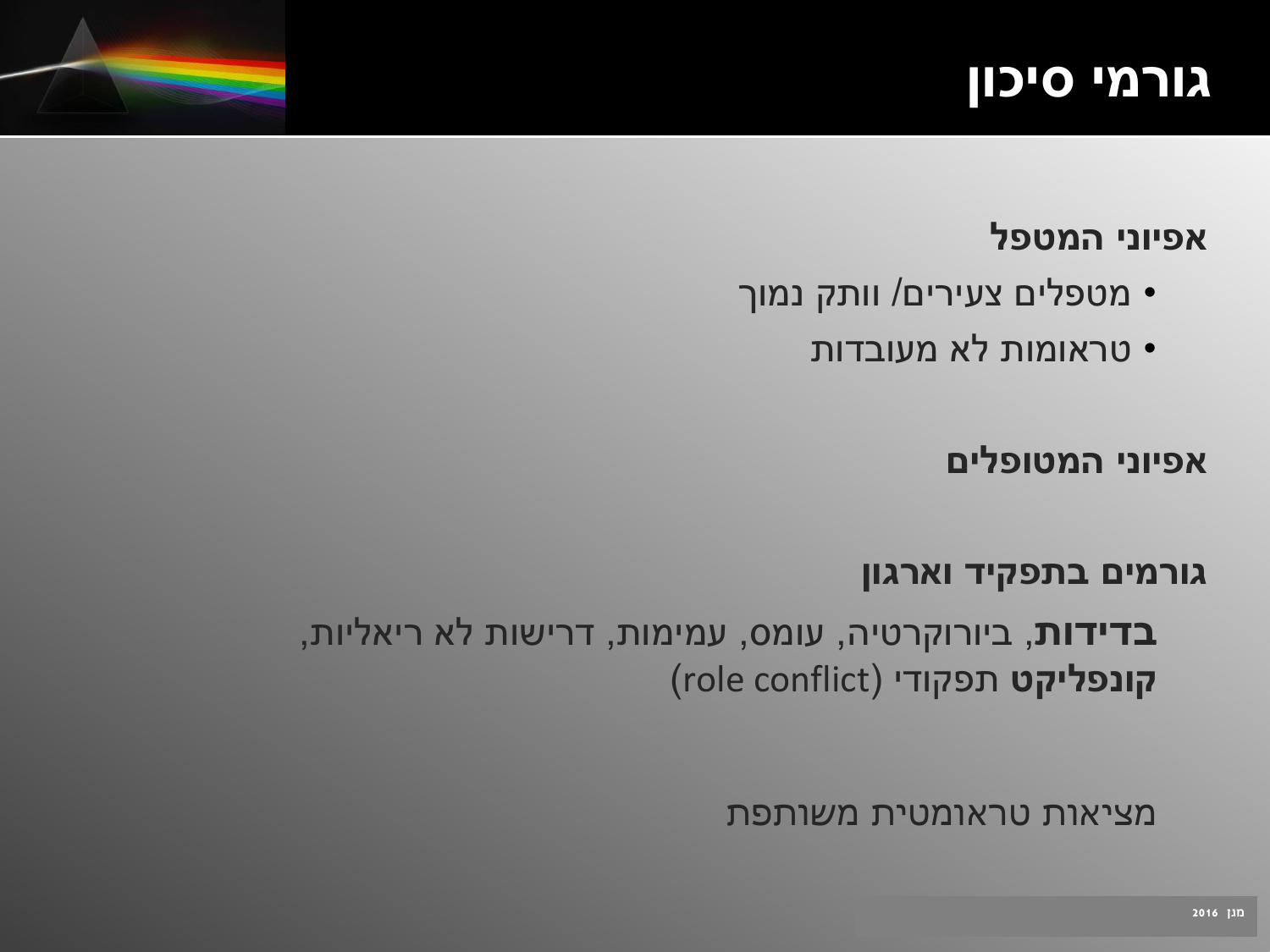# **בסיסי הביטחון של המטפל**



- קשרים בטוחים (secure connections) בקבוצת העמיתים
	- ברמת הארגון- טיפוח תחושת שייכות ומשמעות

קהילה אכפתית:

תרומת התיאוריה של הכוונה עצמית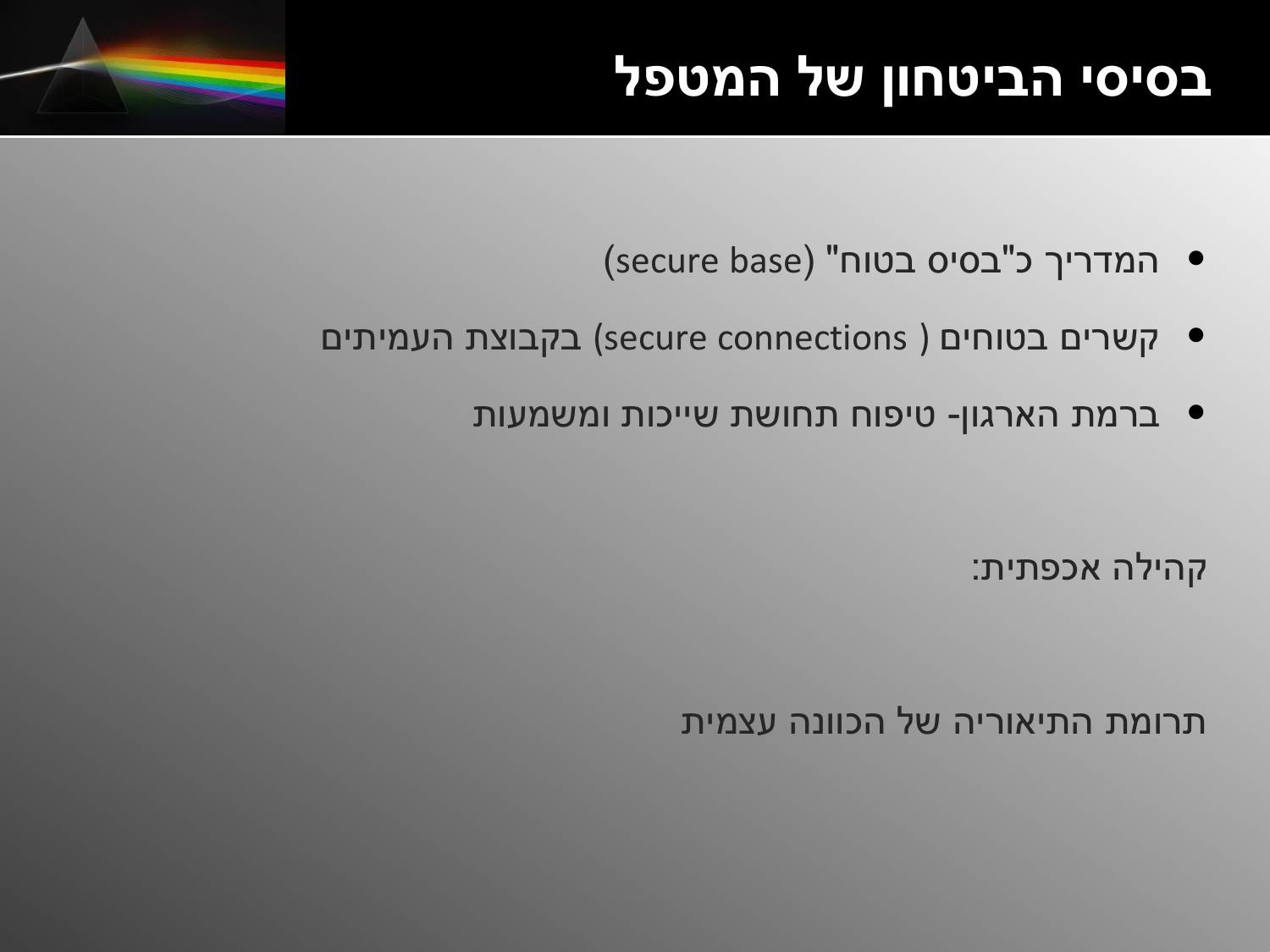

### מקורות סיפוק ומשמעות בעבודה הטיפולית

# על האיזון בין טיפול בעצמנו לטיפול באחרים

# על הפחד מחמלה ועל האומץ לחמלה

מ.ג.ן, **2015**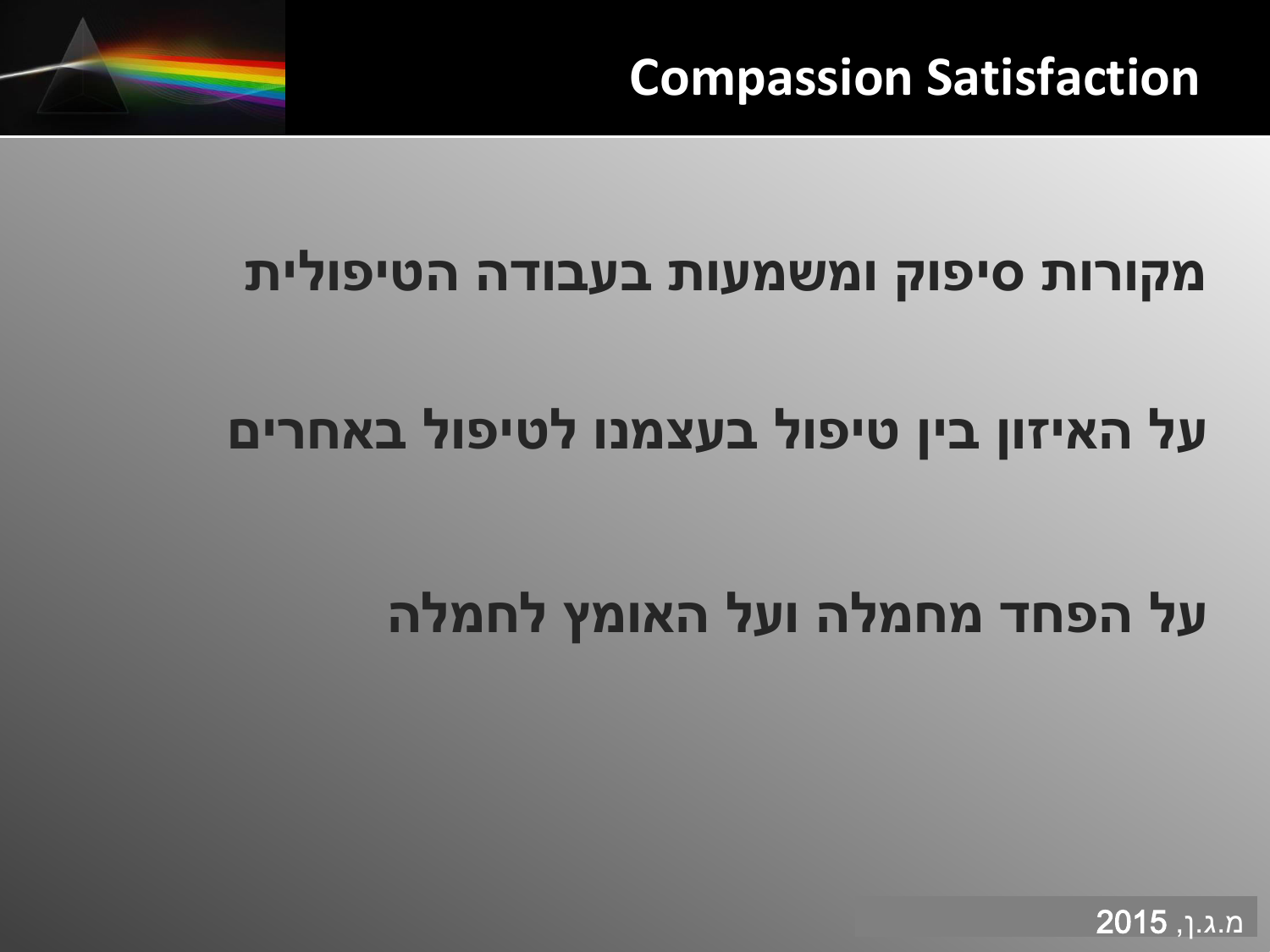### **ʯʱʥʧ ʧʥʺʩʴ - ʯ.ʢ.ʮ**



# <u>מודעות</u>

# **ʹʴʰ-ʳʥʢ**

**נרטיב**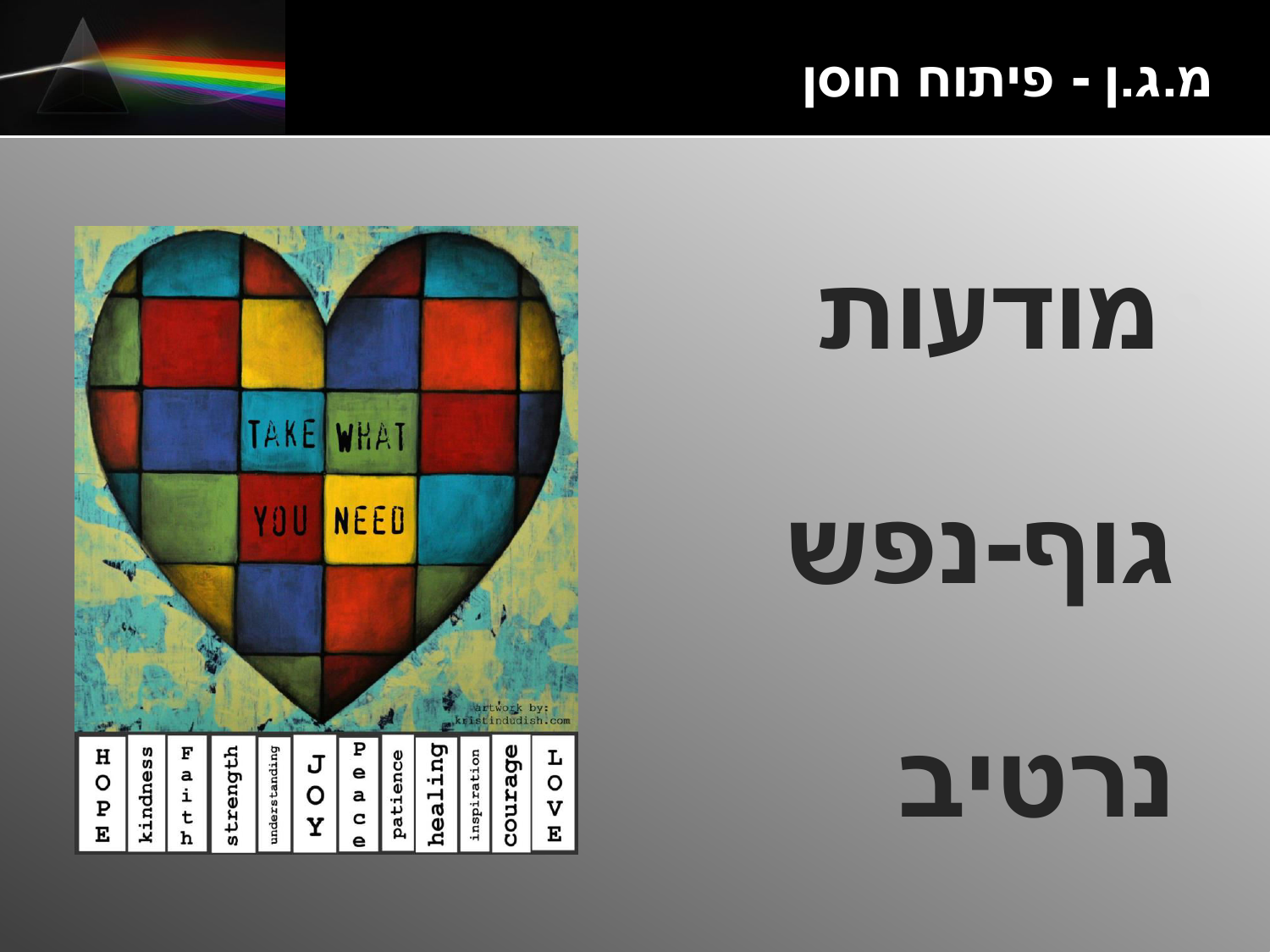# **ʯʥʩʣʬ ʺʥʮʺʥ ʺʥʩʥʱʰʺʤ :ʭʩʬʴʨʮʬ ʯ.ʢ.ʮ**



| נושא        | ספר סיפור קצר על                                  |
|-------------|---------------------------------------------------|
|             |                                                   |
| שימת לב     | מצב בו הרגשת מוצף או מנותק ויכולת לנוע בחזרה אל   |
|             | נוכחות קשובה ואמפתית                              |
| עייפות      | הבחנת באיתותי עייפות, תקיעות או שעמום, ויכולת     |
|             | להשתמש באלה לטובת התהליך הטיפולי.                 |
| משמעות      | מפגש שהיה עבורך משמעותי במיוחד; מה אפשר לו        |
|             | להיות כזה ומה בנוכחות שלך תרם לכך?                |
| גבולות      | אירוע בו אמרת "לא!" או הצבת גבולות, מתוך מעורבות  |
|             | אמפתית.                                           |
| דאגה לעצמי  | אירוע בו הצלחת לאזן בין שמירה על עצמך לבין היענות |
|             | לצרכי האחר.                                       |
| טרנספורמציה | רגעי מפגש ( moving moments ) בהם חווית את עצמך    |
|             | נוכח במפגש עם סבל, עצב, כאב או אובדן באופן שהניע  |
|             | תהליך טרנספורמציה.                                |
|             |                                                   |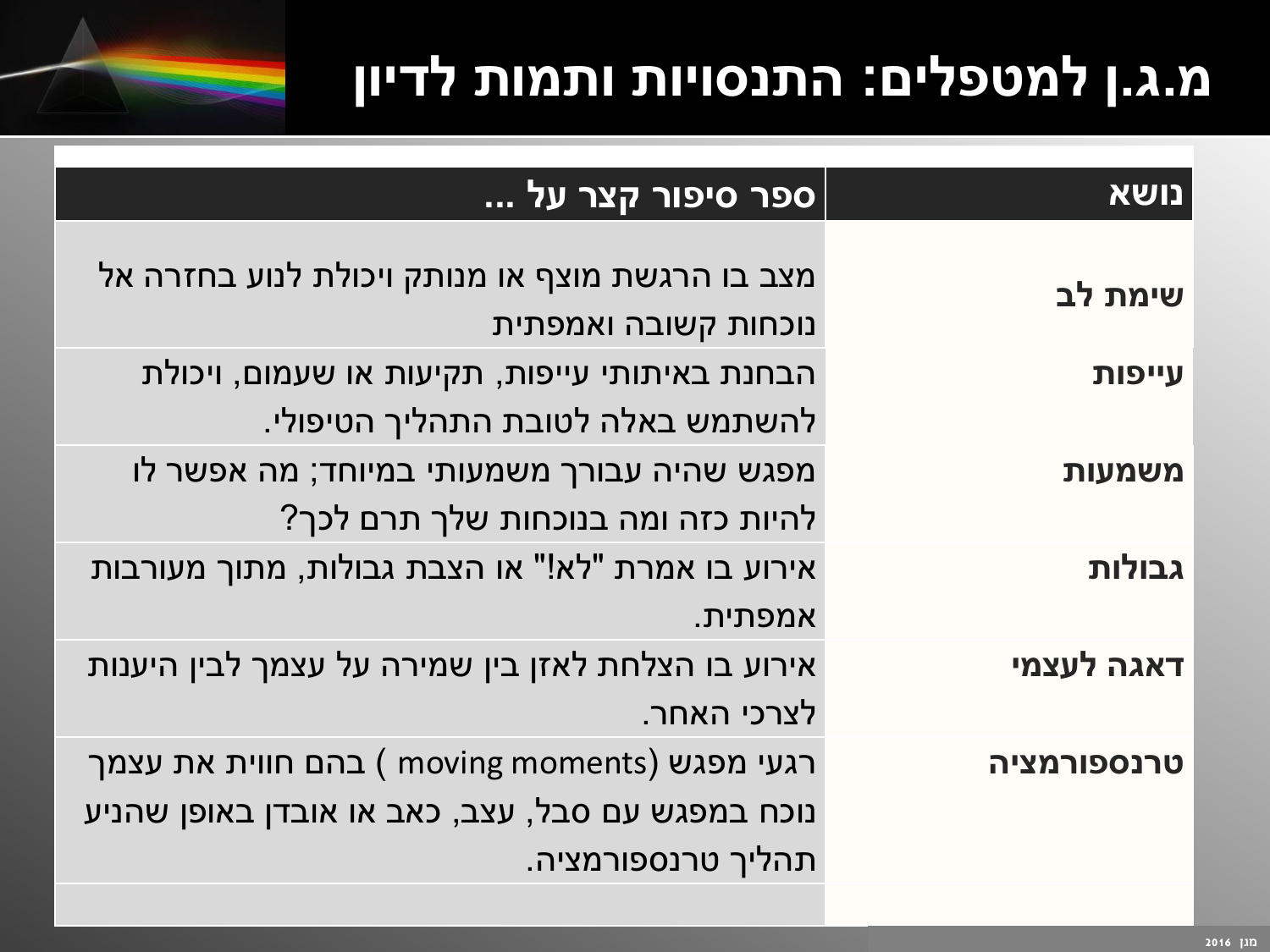### ה"אני מאמין"- טראומה וטרנספורמציה

"אין דבר שלם יותר מלב שבור" (הרבי קוצ'ק)

### האמונה בעצם נוכחותו של הזולת ככוח מעצים

With-ness ולהיות עד Witness ולהיות עם With-ness להרגיש לתוך- With-in

הפחד שבחמלה והאומץ שבחמלה

החמלה לא שלמה אם אין בה חמלה ביחס לעצמנו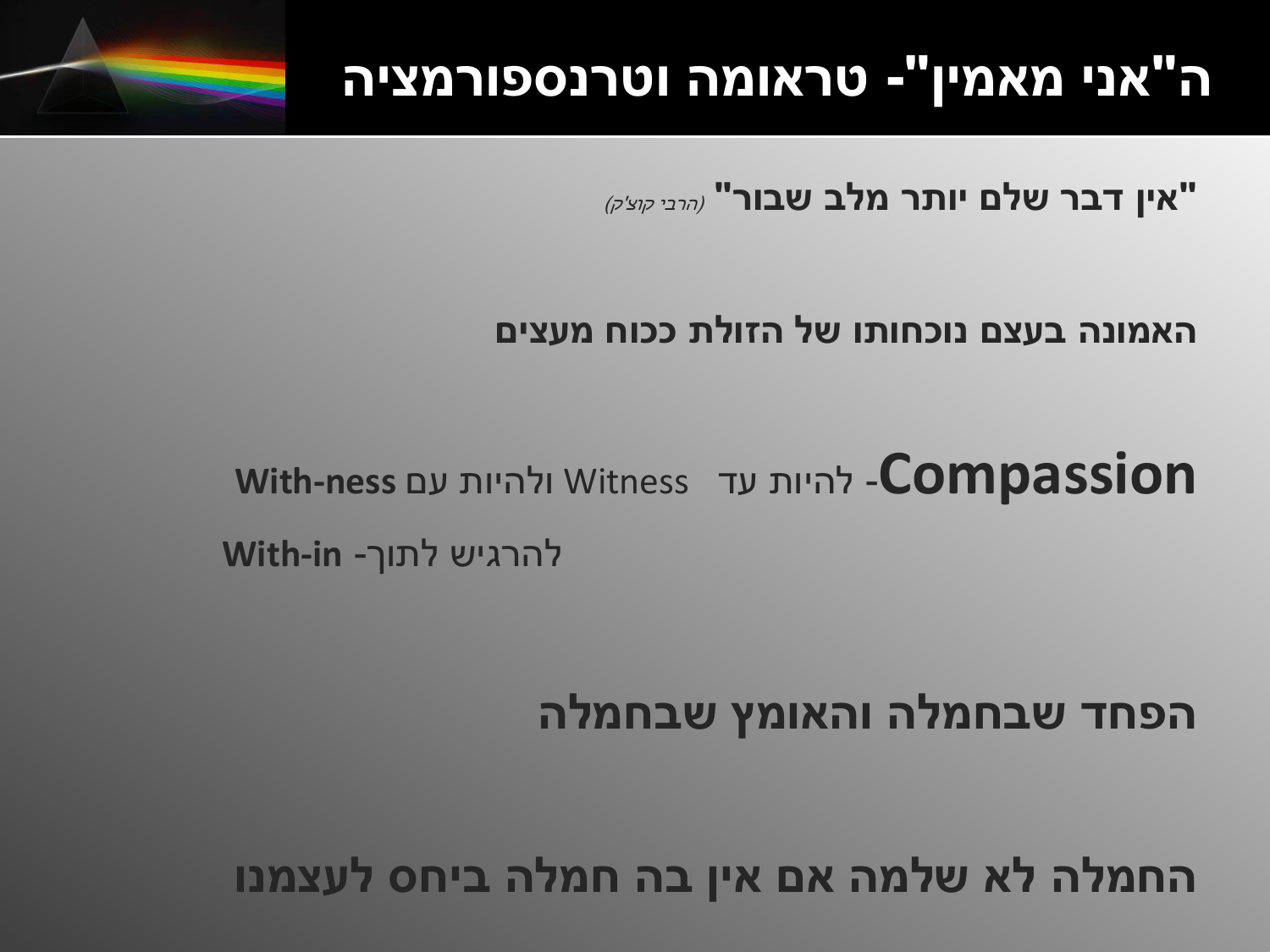### "יש סדק בכל דבר. כך נכנס האור" (לאונדים)



ָסדקים, כמו צלקות, מעניקים ממד של זמן. יש להם היסטוריה. הם מספרים סיפור.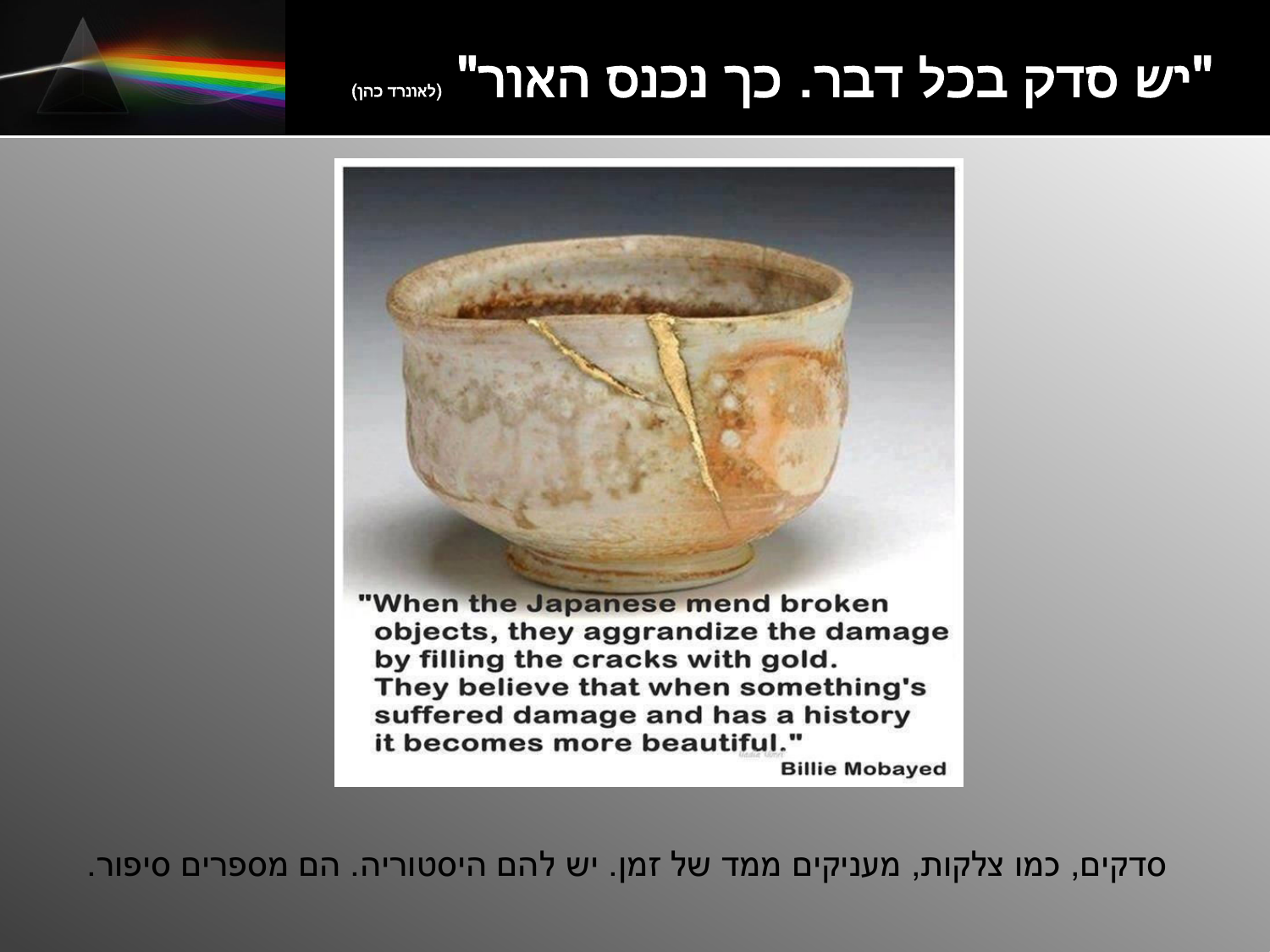### **Vicarious Growth -ר טרנספורמציה ו**

### **ʺʩʮʶʲʤ ʤʱʩʴʺʡ ʭʩʩʥʰʩʹ .1**

### **ʭʩʩʹʩʠ -ʯʩʡ ʭʩʱʧʩʡ ʭʩʩʥʰʩʹ.2**

### **ʭʩʩʧʤ ʩʡʢʬ ʺʥʱʩʴʺʡ ʭʩʩʥʰʩʹ.3**

### זרעי ההחלמה טמונים במה שמפחיד אותנו יותר מכל

Calhoun & Tedeschi, (2013). Post-traumatic growth in clinical practice Brookhouse et al, (2011) Vicarious Exposure to Trauma and Growth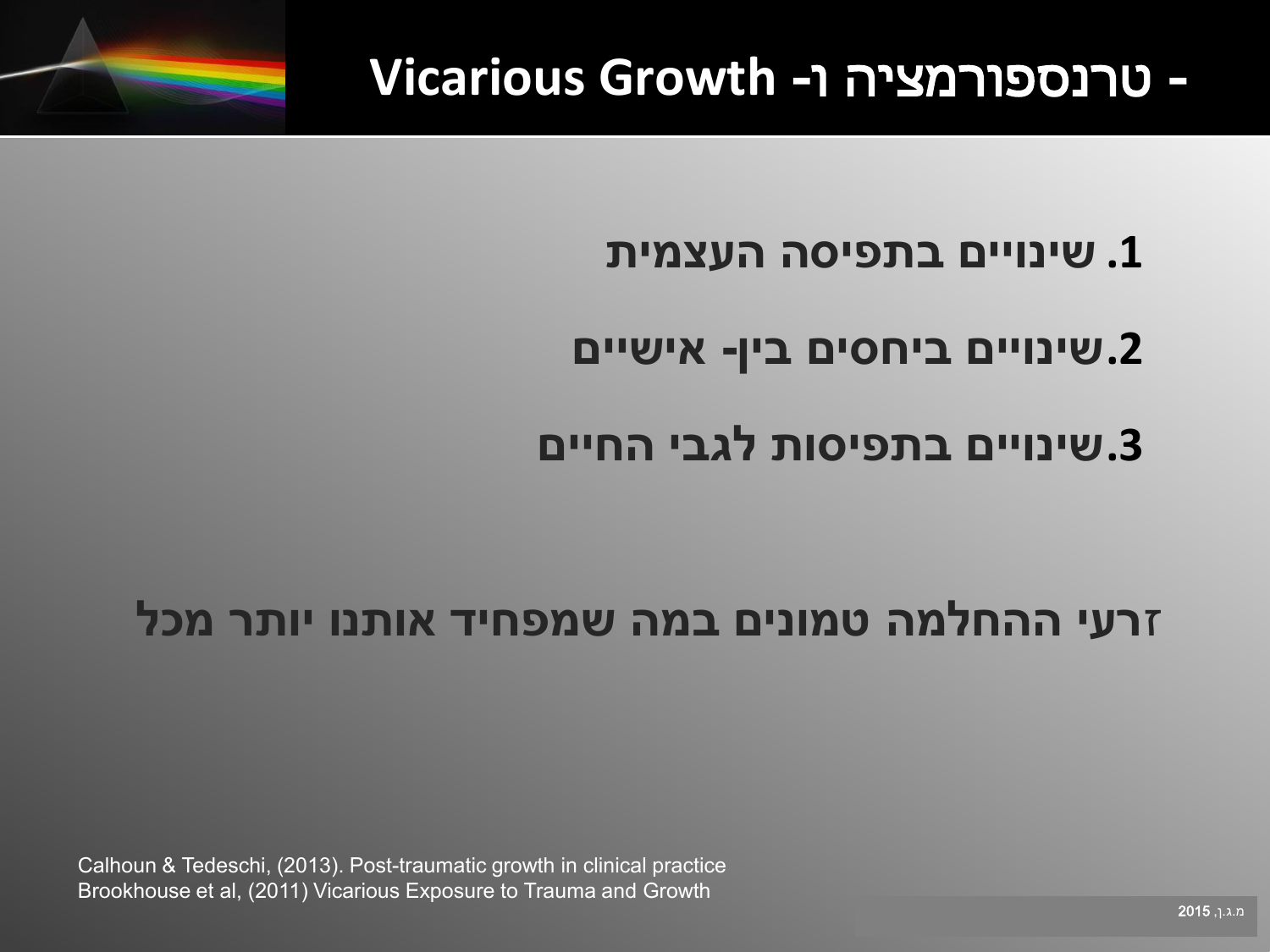### <u>טרנספורמציה</u>

# "What is to give light must endure burning."

על מה שמעניק מעצמו אור, לשאת" את הבעירה"- ויקטור פרנקל

What is to give light must endure burning

**Viktor Frenkl**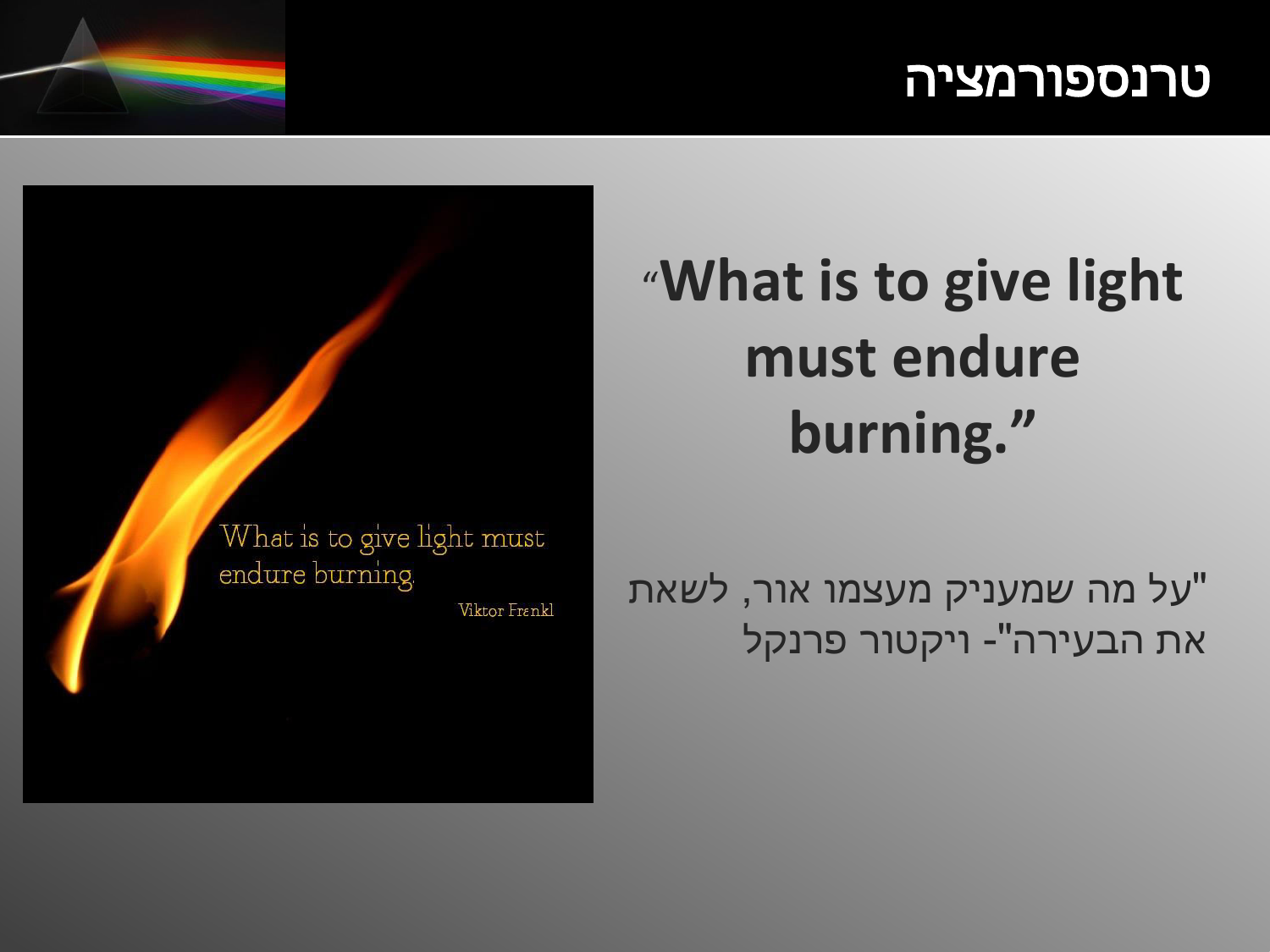# טרנספורמציה ( התמרה) בראי הבודהיזם

פוטנציאל היצירה וההתחדשות נולד בכל רגע שבו החמלה שוהה באומץ, רכות וענווה עם אותו רטט של פחד.

תהליך טרנספורמטיבי של שנוי קורה לא רק בהקלה סימפטומטית, אלא כאשר מתרחש בנו שנוי נפשי תודעתי עמוק ומהותי הנוגע בשורש הסבל.

> זה אומר לקבל כל היבט בעצמנו, גם את החלקים הכואבים והמפחידים.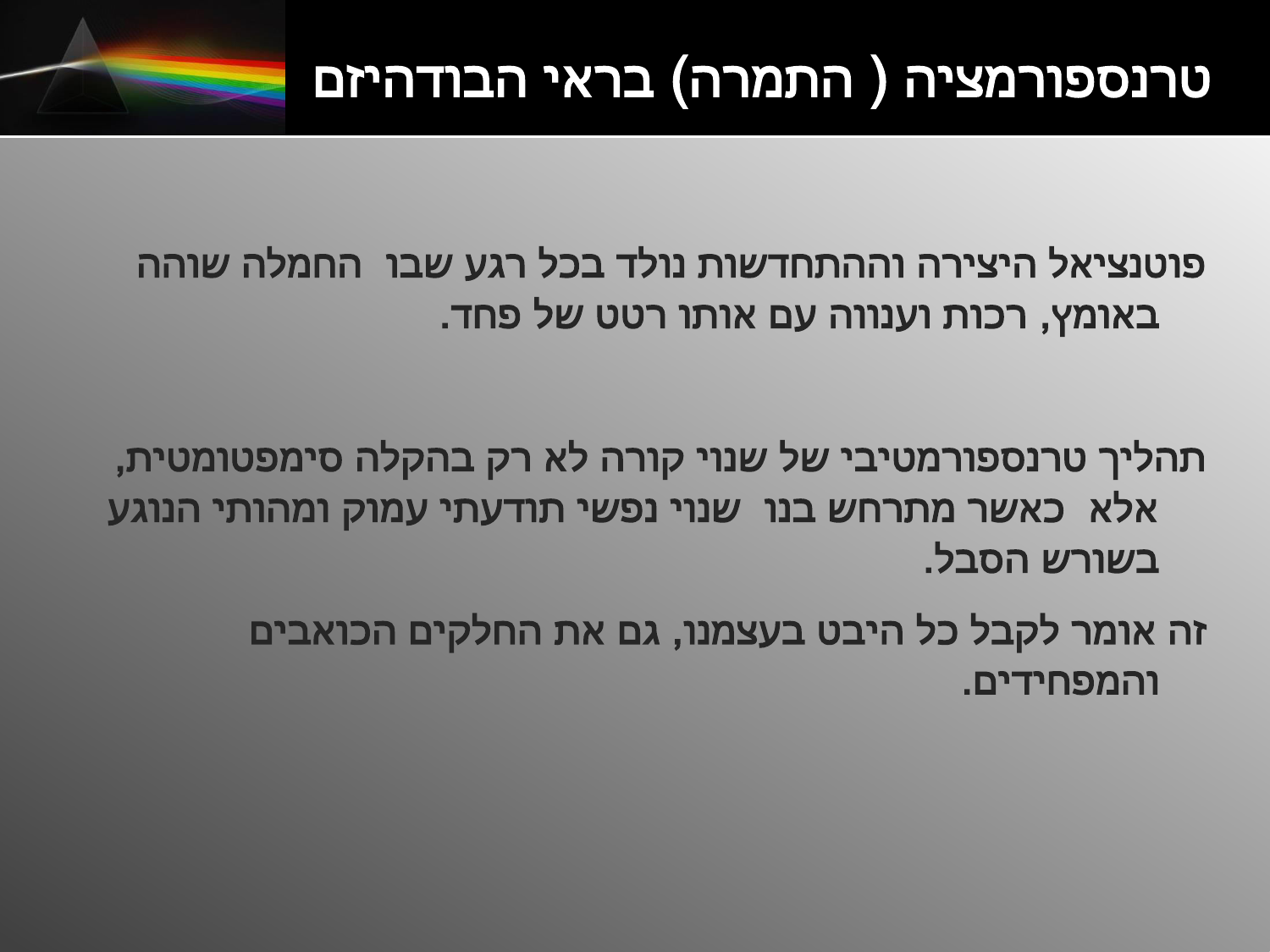# טרנספורמציה - לפי תיאורית ההתקשרות (בולבי)

באובדן, פרידה ואבל ישנה שבירה וקטיעה של הבסיס הבטוח ומפגש עם המקומות הכי פגיעים שלנו, המלווה בתחושת התרסקות, בהלה, בדידות וכאב רגשי ופיזי עצום.

תפקיד המטפל ליצור את הנסיבות והתנאים שיאפשרו ל"עצמות לתקן את עצמן". ומשמעות הדבר , לבנות בסיס בטוח. שיאפשר לתהליך הטרנספורמציה (התמרה) לקרות אצל המטופל.